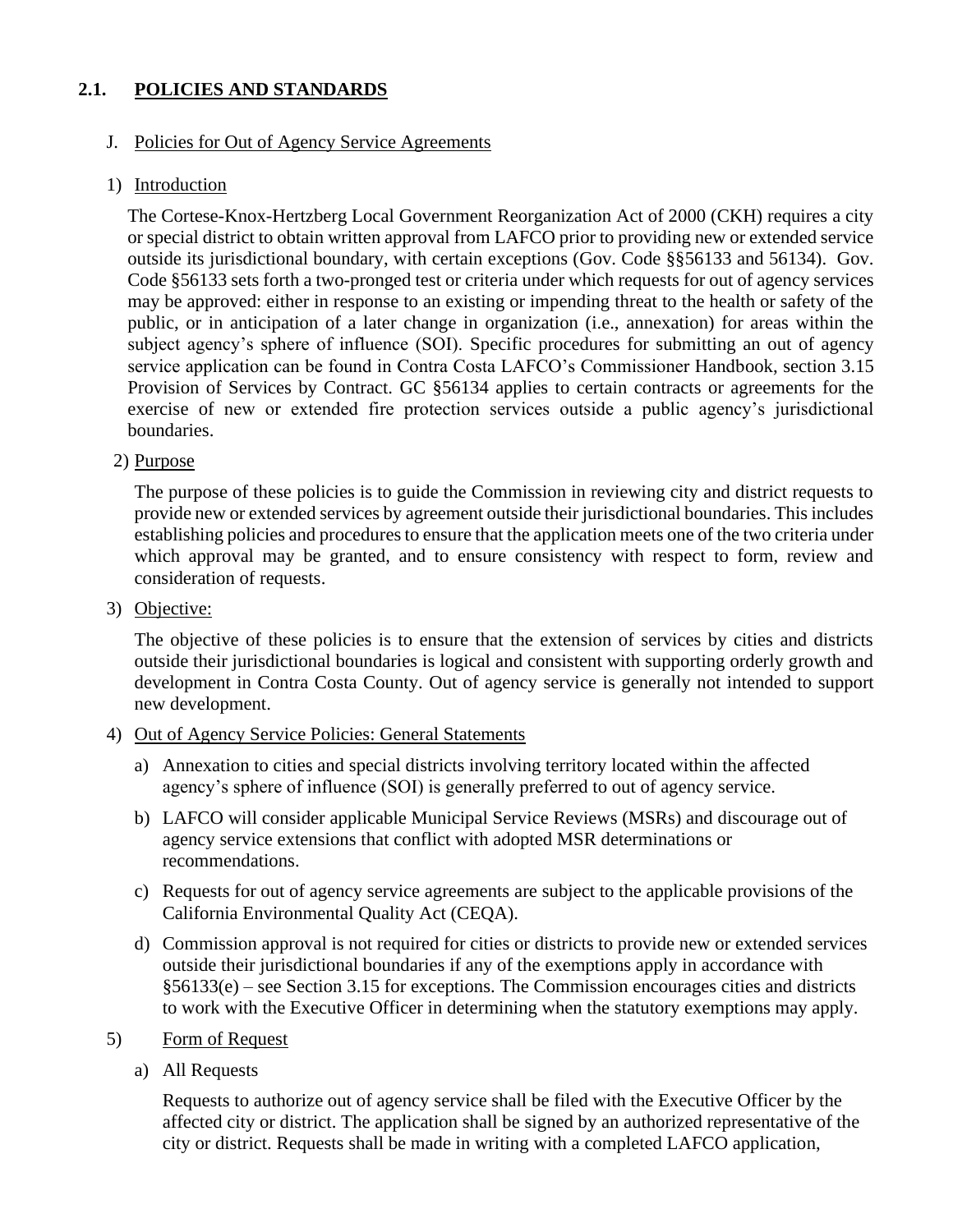payment in the amount prescribed under the Commission's adopted fee schedule, appropriate environmental document, proposed service agreement, and an executed and recorded deferred annexation agreement (DAA) and waiver of property owner protest rights. The recorded DAA shall run with the land and be binding on all future owners of the property. An indemnification agreement will be required with each application.

All requests for out of agency service are subject to the applicable provisions of CEQA.

b) Requests Due to Health or Safety Emergency

The Commission may authorize a city or district to provide new or extended services outside their jurisdictional boundary and outside or inside their SOI in response to an existing or impending threat to public health or safety ("emergency" – e.g., failing well or septic system) with documentation from the County Environmental Health Division, and in accordance with §56133(c) and LAFCO procedures. If LAFCO approves an emergency out of agency service request, and the city or district fails to initiate the provision of services within six months of the Commission's approval, the out of agency service approval shall expire, unless otherwise specified by LAFCO.

The Commission authorizes the LAFCO Executive Officer, in consultation with the Chair or Vice Chair, to approve a city's or district's request for out of agency service if there is an existing or impending public health or safety emergency, as documented by the County Environmental Health Division. The Executive Officer shall report to the Commission on his or her administrative approval of any emergency out of agency service agreements at the next regularly scheduled LAFCO meeting. Such administrative approval can be made if the following criteria are met:

- The property is currently developed
- The lack of service being requested constitutes an *immediate* (i.e., approval needed within two months) health and safety concern as documented by County Environmental Health
- There are physical restrictions on the property that prohibit a conventional service delivery method (i.e., septic tank, private well, etc.)
- c) Requests in Anticipation of Annexation

An out of agency service application must be accompanied by a change of organization or reorganization application, including an approved tax sharing agreement, in order for LAFCO to determine that the out of agency service is in anticipation of a change of organization (i.e., annexation) within the next 12 months. This dual application requirement may be waived in certain situations by the Commission if compelling justification is provided. Circumstances which may warrant such a waiver include, but are not limited to, the following:

- Lack of contiguity (e.g., city boundary) when the project was approved prior to 2011
- Service is only needed to serve a portion of a larger parcel, and annexation of the entire parcel is not desirable
- Other circumstances which are consistent with LAFCO statute and the polices of Contra Costa LAFCO

If immediate annexation (i.e., within 12 months) is not a feasible alternative, then the extension of services may be approved in anticipation of a later annexation if the agency provides LAFCO with a resolution of intent to annex, as well as appropriate assurances (e.g., prezoning, plan for annexation, deferred annexation agreement, etc.) which demonstrate that out of agency service is an intermediate step toward eventual annexation.